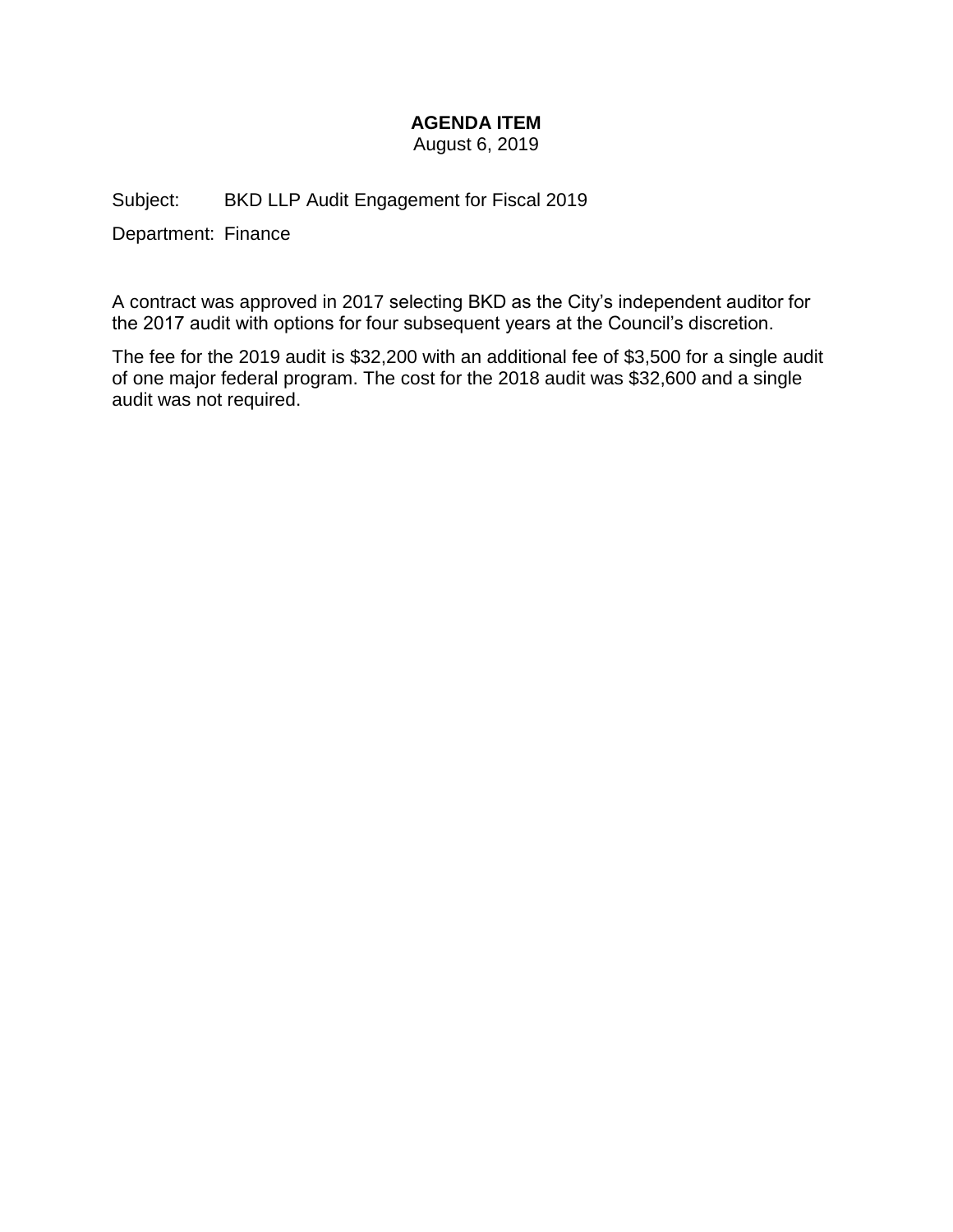## **BILL NO. 2019-030 ORDINANCE NO.**

**A SPECIAL ORDINANCE OF THE CITY OF NEVADA, MISSOURI ACCEPTING THE OPTION FOR BKD, LLP TO CONDUCT THE ANNUAL AUDIT FOR THE FISCAL YEAR ENDING DECEMBER 31, 2019.**

**BE IT ORDAINED BY THE CITY COUNCIL OF THE CITY OF NEVADA, MISSOURI THAT:**

**Section 1.** The engagement letter attached hereto as Exhibit "A" to perform the annual audit for the fiscal year ending December 31, 2019 submitted by BKD, LLP is accepted by the City Council.

**Section 2.** The City Manager is hereby authorized to execute the response to the proposal on behalf of the City with written attestation by the City Clerk.

**Section 3.** The City Manager and the City Treasurer are hereby authorized and directed to make payment in an amount not to exceed \$35,700 without further action of the City Council.

**PASSED, APPROVED, AND ADOPTED** by the City Council of the City of Nevada, Missouri, this \_\_\_\_\_\_\_\_ day of \_\_\_\_\_\_\_\_\_\_\_\_\_\_\_\_\_, 2019.

George Knox, Mayor

\_\_\_\_\_\_\_\_\_\_\_\_\_\_\_\_\_\_\_\_\_\_\_\_\_\_\_\_\_\_\_\_

(seal)

ATTEST:

Johnna Williams, Deputy City Clerk

\_\_\_\_\_\_\_\_\_\_\_\_\_\_\_\_\_\_\_\_\_\_\_\_\_\_\_\_\_\_\_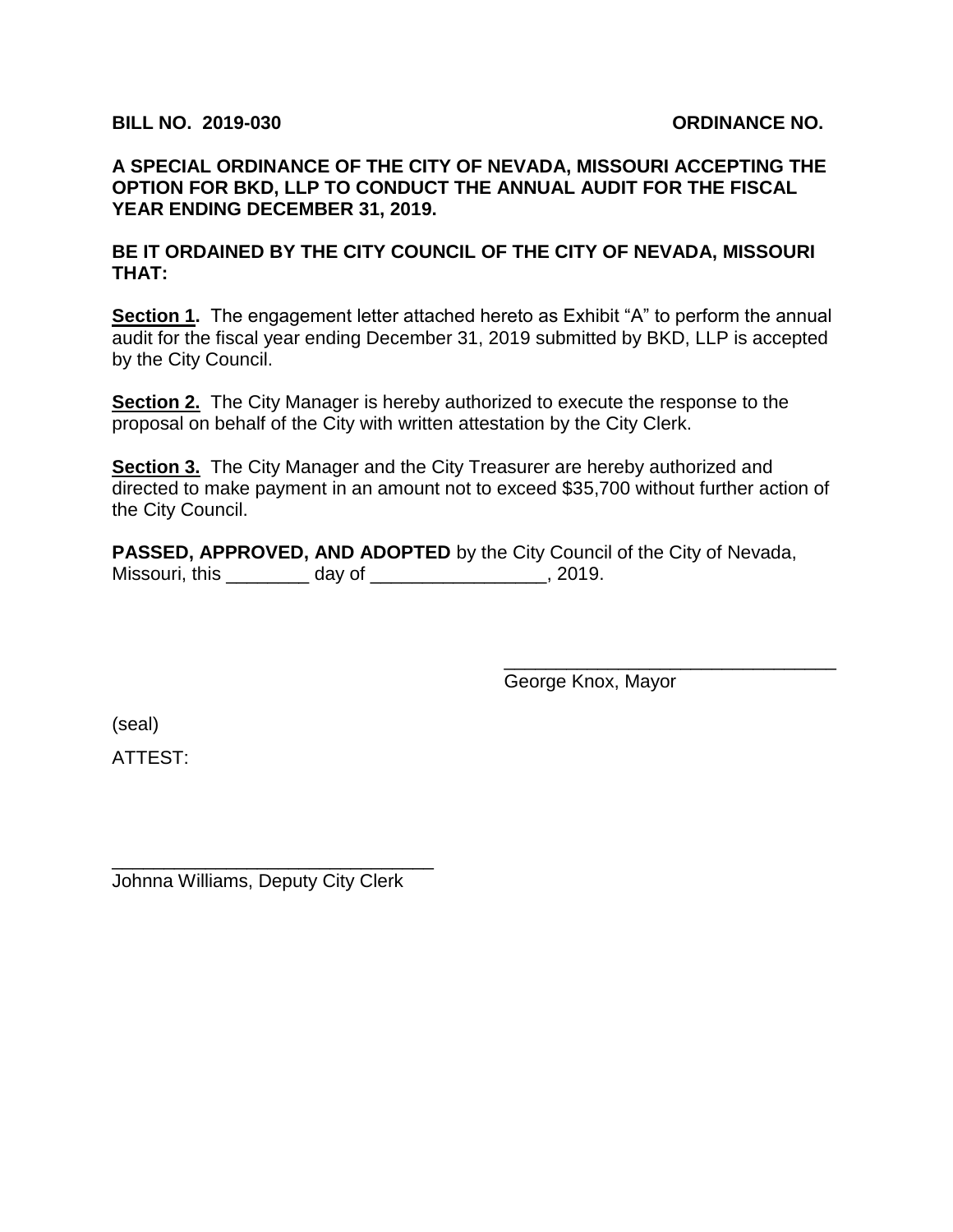

August 1, 2019

Members of the City Council Honorable George Knox, Mayor Mr. J.D. Kehrman, City Manager Ms. Kristie Modlin, City Treasurer City of Nevada, Missouri 110 South Ash Street Nevada, Missouri 64772

We are pleased to confirm the arrangements of our engagement and the nature of the services we will provide to the City of Nevada, Missouri.

## **ENGAGEMENT OBJECTIVES AND SCOPE**

We will audit the basic financial statements of the City of Nevada, Missouri as of and for the year ending December 31, 2019, and the related notes to the basic financial statements.

Our audit will be conducted with the objectives of:

- $\checkmark$  Expressing an opinion on the financial statements.
- $\checkmark$  Issuing a report on your compliance based on the audit of your financial statements.
- $\checkmark$  Issuing a report on your internal control over financial reporting based on the audit of your financial statements.

## **OUR RESPONSIBILITIES**

We will conduct our audit in accordance with auditing standards generally accepted in the United States of America (GAAS) and the standards applicable to financial audits contained in *Government Auditing Standards* issued by the Comptroller General of the United States. Those standards require that we plan and perform the audit to obtain reasonable rather than absolute assurance about whether the financial statements are free of material misstatement, whether caused by fraud or error. An audit involves performing procedures to obtain audit evidence about the amounts and disclosures in the financial statements. The procedures selected depend on the auditor's judgment, including the assessment of the risks of material misstatement of the financial statements, whether due to fraud or error. An audit also includes evaluating the appropriateness of accounting policies used and the reasonableness of significant accounting estimates made by management, as well as evaluating the overall presentation of the financial statements.

Because of the inherent limitations of an audit, together with the inherent limitations of internal control, an unavoidable risk that some material misstatements may not be detected exists, even though the audit is properly planned and performed in accordance with GAAS.

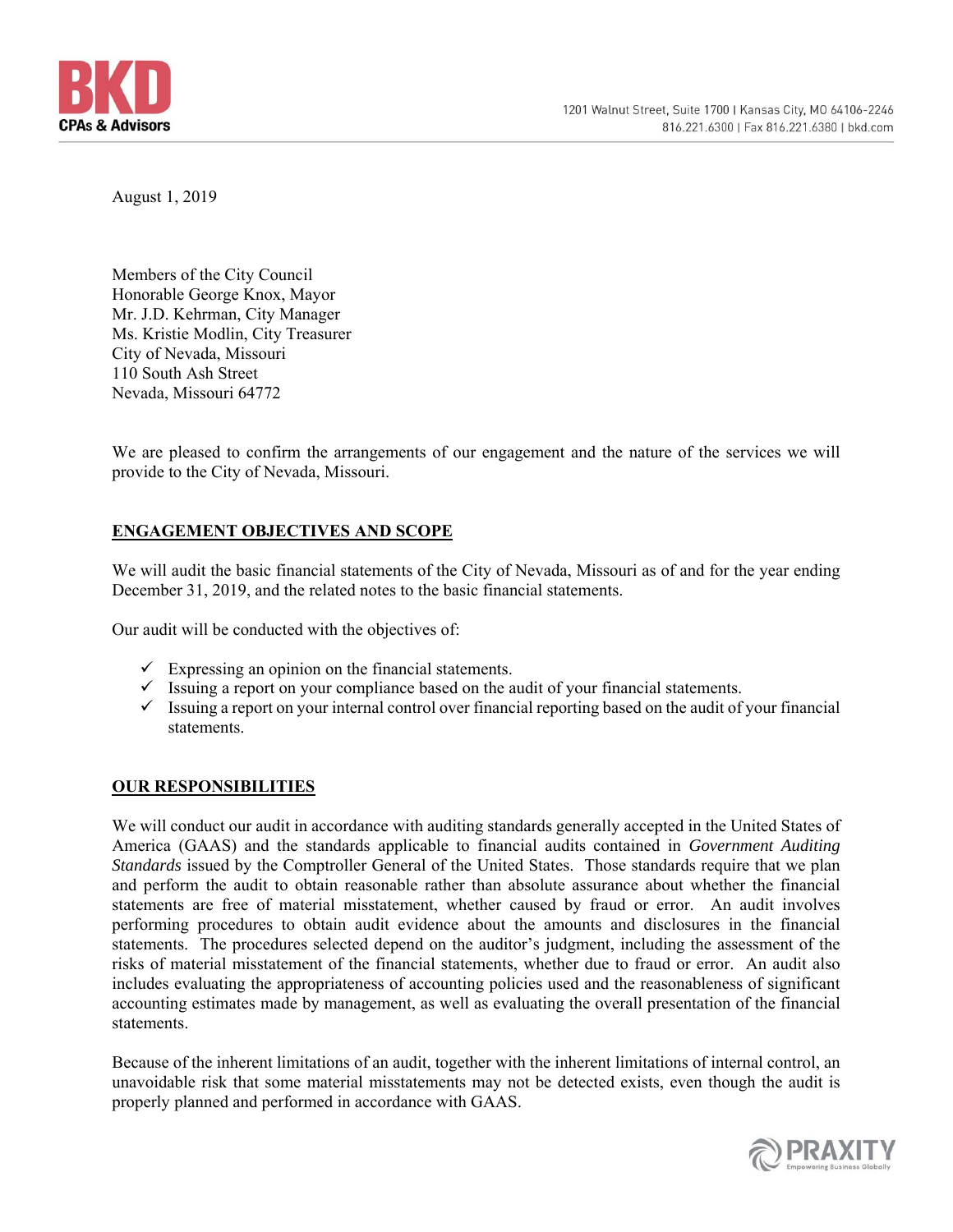In making our risk assessments, we consider internal control relevant to the entity's preparation and fair presentation of the financial statements in order to design audit procedures that are appropriate in the circumstances but not for the purpose of expressing an opinion on the effectiveness of the entity's internal control. However, we will communicate to you in writing concerning any significant deficiencies or material weaknesses in internal control relevant to the audit of the financial statements that we have identified during the audit. Also, in the future, procedures could become inadequate because of changes in conditions or deterioration in design or operation. Two or more people may also circumvent controls, or management may override the system.

We are available to perform additional procedures with regard to fraud detection and prevention at your request, subject to completion of our normal engagement acceptance procedures. The actual terms and fees of such an engagement would be documented in a separate letter to be signed by you and BKD.

Jacob Holman, director, is responsible for supervising the engagement and authorizing the signing of the report or reports.

We will issue a written report upon completion of our audit of the City of Nevada, Missouri's financial statements. Our report will be addressed to the City Council of the City of Nevada, Missouri*.* We cannot provide assurance that an unmodified opinion will be expressed. Circumstances may arise in which it is necessary for us to modify our opinion, add an emphasis of matter or other matter paragraph(s) or withdraw from the engagement. If we discover conditions that may prohibit us from issuing a standard report, we will notify you as well. In such circumstances, further arrangements may be necessary to continue our engagement.

We will also express an opinion on whether supplementary information is fairly stated, in all material respects, in relation to the financial statements as a whole.

## **YOUR RESPONSIBILITIES**

Our audit will be conducted on the basis that management and, where appropriate, management and those charged with governance acknowledge and understand that they have responsibility:

- 1. For the preparation and fair presentation of the financial statements in accordance with accounting principles generally accepted in the United States of America;
- 2. For the design, implementation and maintenance of internal control relevant to the preparation and fair presentation of financial statements that are free from material misstatement, whether due to fraud or error;
- 3. For identifying and ensuring compliance with the laws, regulations, contracts and grants applicable to your activities; and
- 4. To provide us with:
	- a. Access to all information of which management is aware that is relevant to the preparation and fair presentation of the financial statements such as records, documentation and other matters;
	- b. Additional information that we may request from management for the purpose of the audit; and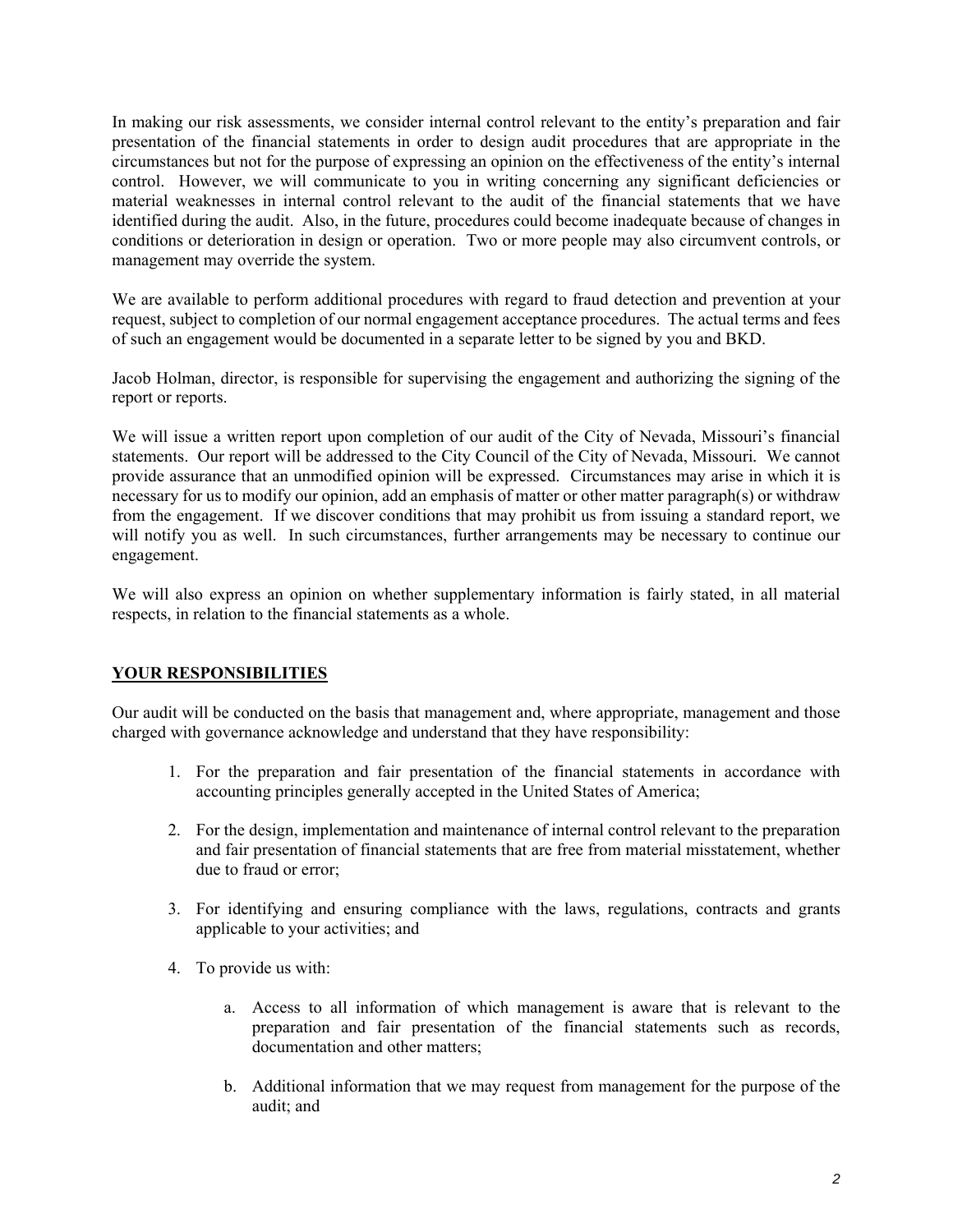c. Unrestricted access to persons within the entity from whom we determine it necessary to obtain audit evidence.

As part of our audit process, we will request from management or, where appropriate, management and those charged with governance written confirmation acknowledging certain responsibilities outlined in this engagement letter and confirming:

- The availability of this information
- Certain representations made during the audit for all periods presented
- The effects of any uncorrected misstatements, if any, resulting from errors or fraud aggregated by us during the current engagement and pertaining to the latest period presented are immaterial, both individually and in the aggregate, to the financial statements taken as a whole

The results of our tests of compliance and internal control over financial reporting performed in connection with our audit of the financial statements may not fully meet the reasonable needs of report users. Management is responsible for obtaining audits, examinations, agreed-upon procedures or other engagements that satisfy relevant legal, regulatory or contractual requirements or fully meet other reasonable user needs.

With regard to supplementary information:

- Management is responsible for its preparation in accordance with applicable criteria
- Management will provide certain written representations regarding the supplementary information at the conclusion of our engagement
- Management will include our report on this supplementary information in any document that contains this supplementary information and indicates we have reported on the supplementary information
- Management will make the supplementary information readily available to intended users if it is not presented with the audited financial statements

## **OTHER SERVICES**

We will provide you with the following nonattest services:

- Preparing a draft of the financial statements and related notes including binding and printing
- Converting the governmental fund financial statements to the governmental activities

In addition, we may perform other services for you not covered by this engagement letter. You agree to assume full responsibility for the substantive outcomes of the services described above and for any other services that we may provide, including any findings that may result. You also acknowledge that those services are adequate for your purposes and that you will establish and monitor the performance of those services to ensure that they meet management's objectives. Any and all decisions involving management responsibilities related to those services will be made by you, and you accept full responsibility for such decisions. We understand that you will designate a management-level individual to be responsible and accountable for overseeing the performance of those services, and that you will have determined this individual is qualified to conduct such oversight.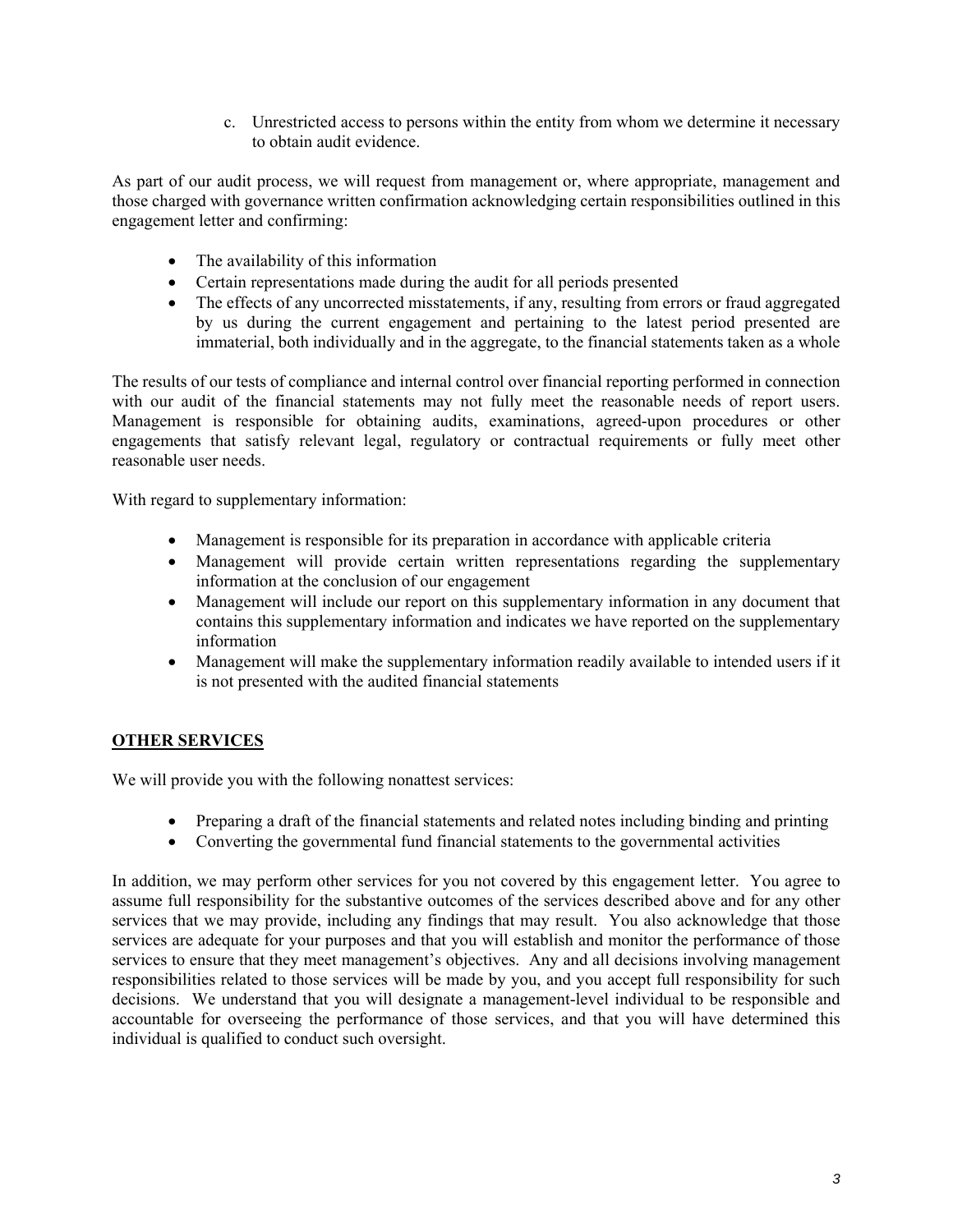#### **ENGAGEMENT FEES**

The fee for our services will be \$32,200. These fees include travel costs and an administrative fee of 4 percent to cover items such as copies, postage and other delivery charges, supplies, technology-related costs such as computer processing, software licensing, research and library databases and similar expense items.

The fees above exclude the additional time and audit procedures required by a Single Audit. These fees, if required, for the time required to audit one major federal program as defined by Uniform Guidance is \$3,500. If additional major programs are identified, we anticipate additional costs to be \$3,000 - \$4,000 per program, depending on the extent of applicable compliance attributes.

Our fees are based upon the understanding that your personnel will be available to provide us the necessary information for our audit. Assistance from your personnel is expected to include:

- Preparing audit schedules to support all significant balance sheet and certain other accounts
- Responding to auditor inquiries
- Preparing confirmation and other letters
- Pulling selected invoices and other documents from files
- Helping to resolve any differences or exceptions noted

We will provide you with a detailed list of assistance and schedules required and the date such assistance and schedules are to be provided before the audit begins. All schedules should be provided in electronic form unless indicated otherwise.

Our pricing for this engagement and our fee structure are based upon the expectation that our invoices will be paid promptly. We will issue progress billings during the course of our engagement, and payment of our invoices is due upon receipt. Interest will be charged on any unpaid balance after 30 days at the rate of 10 percent per annum.

Our engagement fee does not include any time for post-engagement consultation with your personnel or third parties, consent letters and related procedures for the use of our reports in offering documents, inquiries from regulators or testimony or deposition regarding any subpoena. Charges for such services will be billed separately.

Our fees may also increase if our duties or responsibilities are increased by rulemaking of any regulatory body or any additional new accounting or auditing standards.

If our invoices for this or any other engagement you may have with BKD are not paid within 30 days, we may suspend or terminate our services for this or any other engagement. In the event our work is suspended or terminated as a result of nonpayment, you agree we will not be responsible for any consequences to you.

## **IMPLEMENTATION OF FIDUCIARY ACTIVITIES STANDARD**

Governmental Accounting Standards Board Statement No. 84, *Fiduciary Activities*, is effective for fiscal years beginning after December 15, 2018, with retrospective application in the year the update is first applied. The Statement is expected to significantly change how entities evaluate and report fiduciary activities.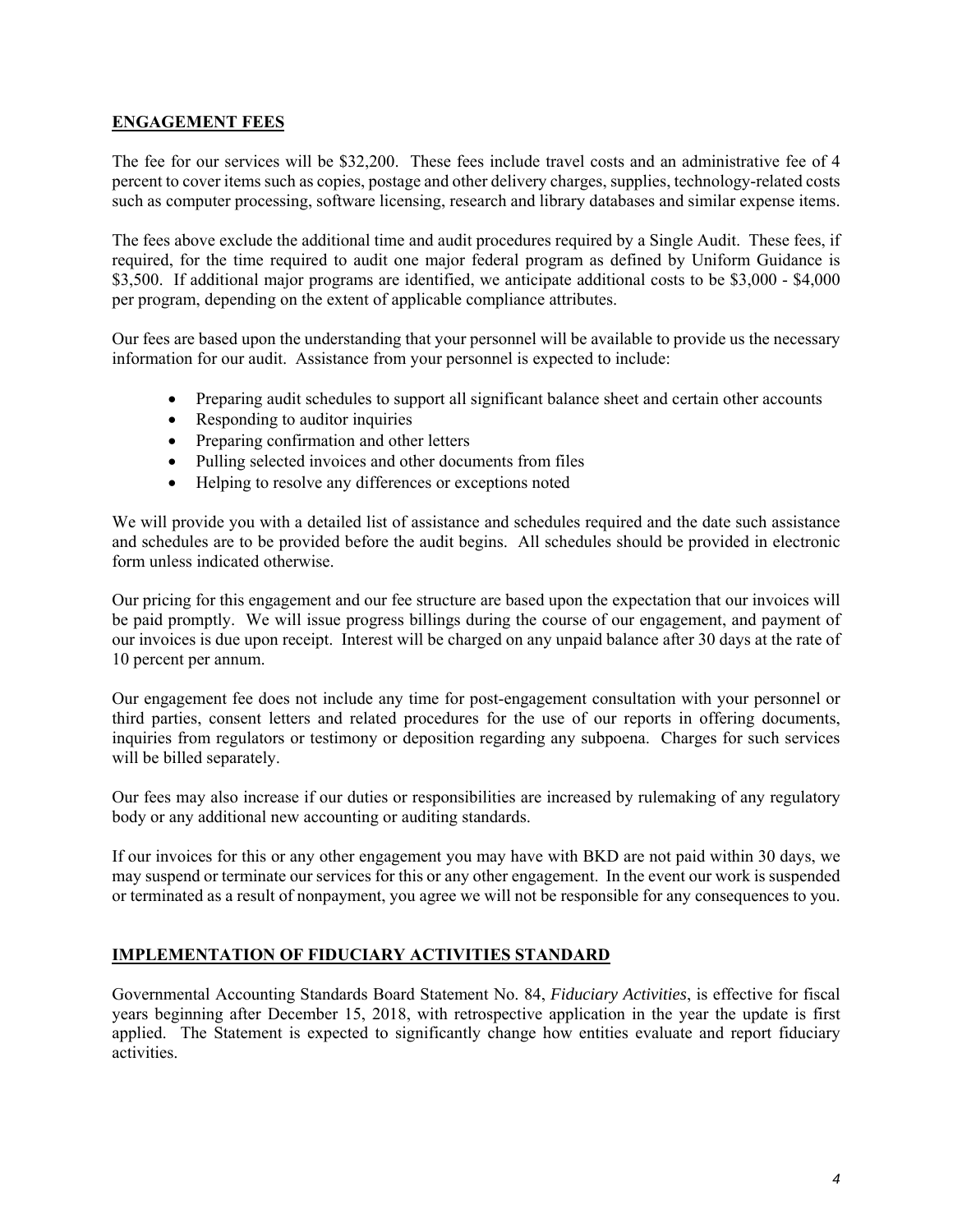Assistance and additional time as a result of the adoption is not included within our standard engagement fees. Our fees as a result of the adoption of this new accounting standard will be based on time expended and will vary based on the level of assistance and procedures required. We will need input and assistance from the accounting department throughout the process of implementation.

#### **OTHER ENGAGEMENT MATTERS AND LIMITATIONS**

BKD is not acting as your municipal advisor under Section 15B of the *Securities Exchange Act of 1934*, as amended. As such, BKD is not recommending any action to you and does not owe you a fiduciary duty with respect to any information or communications regarding municipal financial products or the issuance of municipal securities. You should discuss such information or communications with any and all internal or external advisors and experts you deem appropriate before acting on any such information or material provided by BKD.

Our workpapers and documentation retained in any form of media for this engagement are the property of BKD. We can be compelled to provide information under legal process. In addition, we may be requested by regulatory or enforcement bodies to make certain workpapers available to them pursuant to authority granted by law or regulation. You agree that we have no legal responsibility to you in the event we provide such documents or information.

You agree to indemnify and hold harmless BKD and its personnel from any claims, liabilities, costs and expenses relating to our services under this agreement attributable to false or incomplete representations by management, except to the extent determined to have resulted from the intentional or deliberate misconduct of BKD personnel.

You agree that any dispute regarding this engagement will, prior to resorting to litigation, be submitted to mediation upon written request by either party. Both parties agree to try in good faith to settle the dispute in mediation. The American Arbitration Association will administer any such mediation in accordance with its Commercial Mediation Rules. The results of the mediation proceeding shall be binding only if each of us agrees to be bound. We will share any costs of mediation proceedings equally.

Either of us may terminate these services at any time. Both of us must agree, in writing, to any future modifications or extensions. If services are terminated, you agree to pay us for time expended to date. In addition, you will be billed travel costs and fees for services from other professionals, if any, as well as an administrative fee of 4 percent to cover items such as copies, postage and other delivery charges, supplies, technology-related costs such as computer processing, software licensing, research and library databases and similar expense items.

If any provision of this agreement is declared invalid or unenforceable, no other provision of this agreement is affected and all other provisions remain in full force and effect.

We may from time to time utilize third-party service providers, *e.g.,* domestic software processors or legal counsel, or disclose confidential information about you to third-party service providers in serving your account. We remain committed to maintaining the confidentiality and security of your information. Accordingly, we maintain internal policies, procedures and safeguards to protect the confidentiality of your information. In addition, we will secure confidentiality agreements with all service providers to maintain the confidentiality of your information. In the event we are unable to secure an appropriate confidentiality agreement, you will be asked to provide your consent prior to the sharing of your confidential information with the third-party service provider.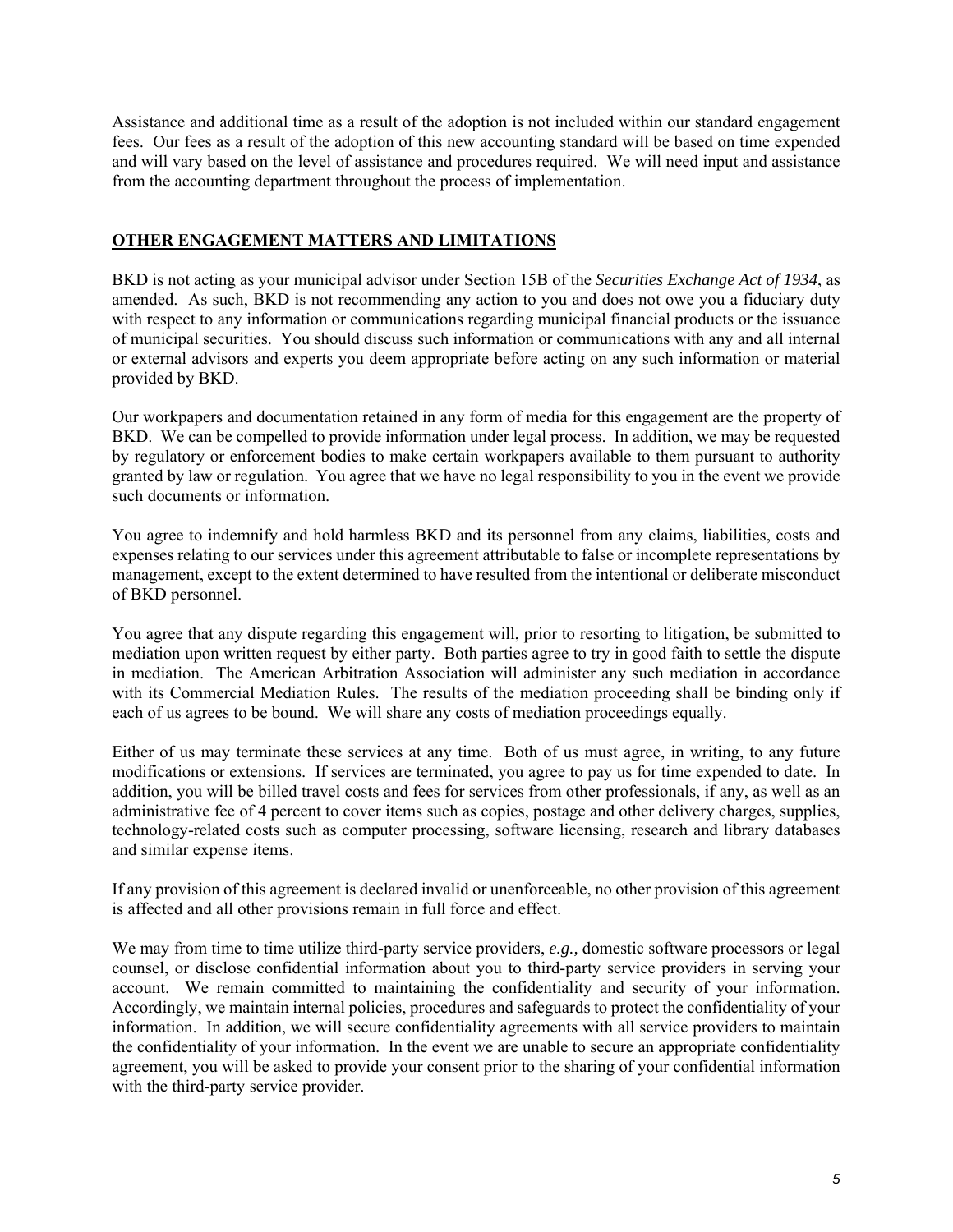You agree to assume full responsibility for maintaining your original data and records and that BKD has no responsibility to maintain this information. You agree you will not rely on BKD to provide hosting, electronic security or backup services, *e.g.*, business continuity or disaster recovery services, to you unless separately engaged to do so. You understand that your access to data, records and information from BKD's servers, *i.e.*, BKDconnect, can be terminated at any time and you will not rely on using this to host your data and records.

We will, at our discretion or upon your request, deliver financial or other confidential information to you electronically via email or other mechanism. You recognize and accept the risk involved, particularly in email delivery as the internet is not necessarily a secure medium of communication as messages can be intercepted and read by those determined to do so.

You agree you will not modify these documents for internal use or for distribution to third parties. You also understand that we may on occasion send you documents marked as draft and understand that those are for your review purpose only, should not be distributed in any way and should be destroyed as soon as possible.

This engagement letter represents the entire agreement regarding the services described herein and supersedes all prior negotiations, proposals, representations or agreements, written or oral, regarding these services. It shall be binding on heirs, successors and assigns of you and BKD.

The entity may wish to include our report on these financial statements in an exempt offering document. The entity agrees that the aforementioned auditor's report, or reference to our firm, will not be included in any such offering document without notifying us. Any agreement to perform work in connection with an exempt offering document, including providing agreement for the use of the auditor's report in the exempt offering document, will be a separate engagement.

Any exempt offering document issued by the entity with which we are not involved will clearly indicate that we are not involved by including a disclosure such as, "**BKD, LLP**, our independent auditor, has not been engaged to perform and has not performed, since the date of its report included herein, any procedures on the financial statements addressed in that report. **BKD, LLP**, also has not performed any procedures relating to this offering document."

You agree to notify us if you desire to place these financial statements or our report thereon along with other information, such as a report by management or those charged with governance on operations, financial summaries or highlights, financial ratios, etc., on an electronic site. You recognize that we have no responsibility as auditors to review information contained in electronic sites.

Any time you intend to reference our firm name in any manner in any published materials, including on an electronic site, you agree to provide us with draft materials for our review and approval before publishing or posting such information.

BKD is a registered limited liability partnership under Missouri law. Under applicable professional standards, partners of **BKD, LLP** have the same responsibilities as do partners in a general accounting and consulting partnership with respect to conformance by themselves and other professionals in BKD with their professional and ethical obligations. However, unlike the partners in a general partnership, the partners in a registered limited liability partnership do not have individual civil liability, directly or indirectly, including by way of indemnification, contribution, assessment or otherwise, for any debts, obligations or liabilities of or chargeable to the registered limited liability partnership or each other, whether arising in tort, contract or otherwise.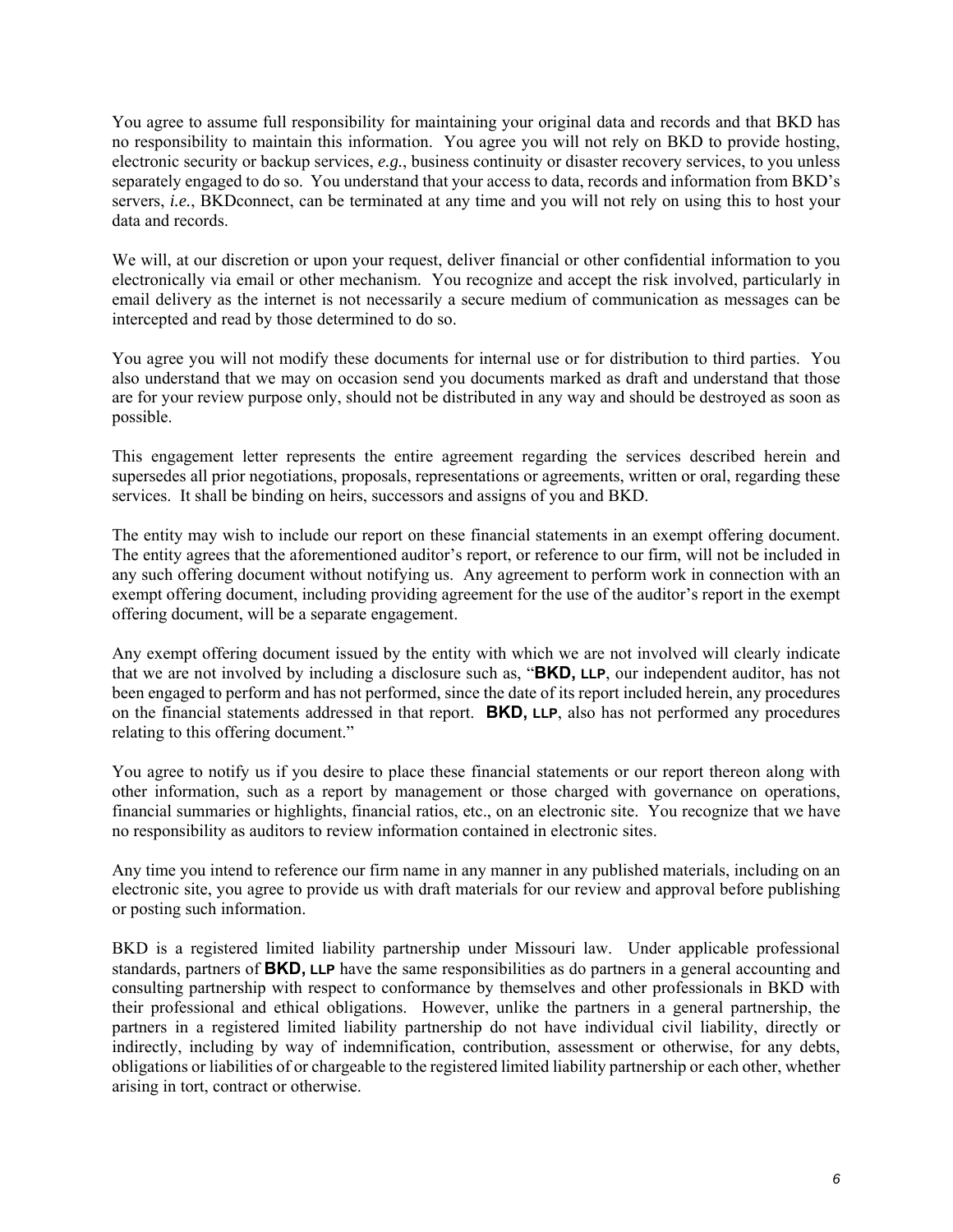*Government Auditing Standards* require that we provide you with a copy of our most recent external peer review report and any letter of comment, and any subsequent peer review reports and lets of comment received during the period of the contract. Our 2017 peer review report accompanies this letter.

Please sign and return the original of this letter to indicate your acknowledgement of, and agreement with, the arrangements for our audit of the financial statements including our respective responsibilities. If the signed copy you return to us is in electronic form, you agree that such copy shall be legally treated as a "duplicate original" of this agreement.

**BKD,LLP** 

JDH:RRD:kh

Acknowledged and agreed to on behalf of:

## **CITY OF NEVADA, MISSOURI**

BY

 Mr. J.D. Kehrman City Manager

DATE